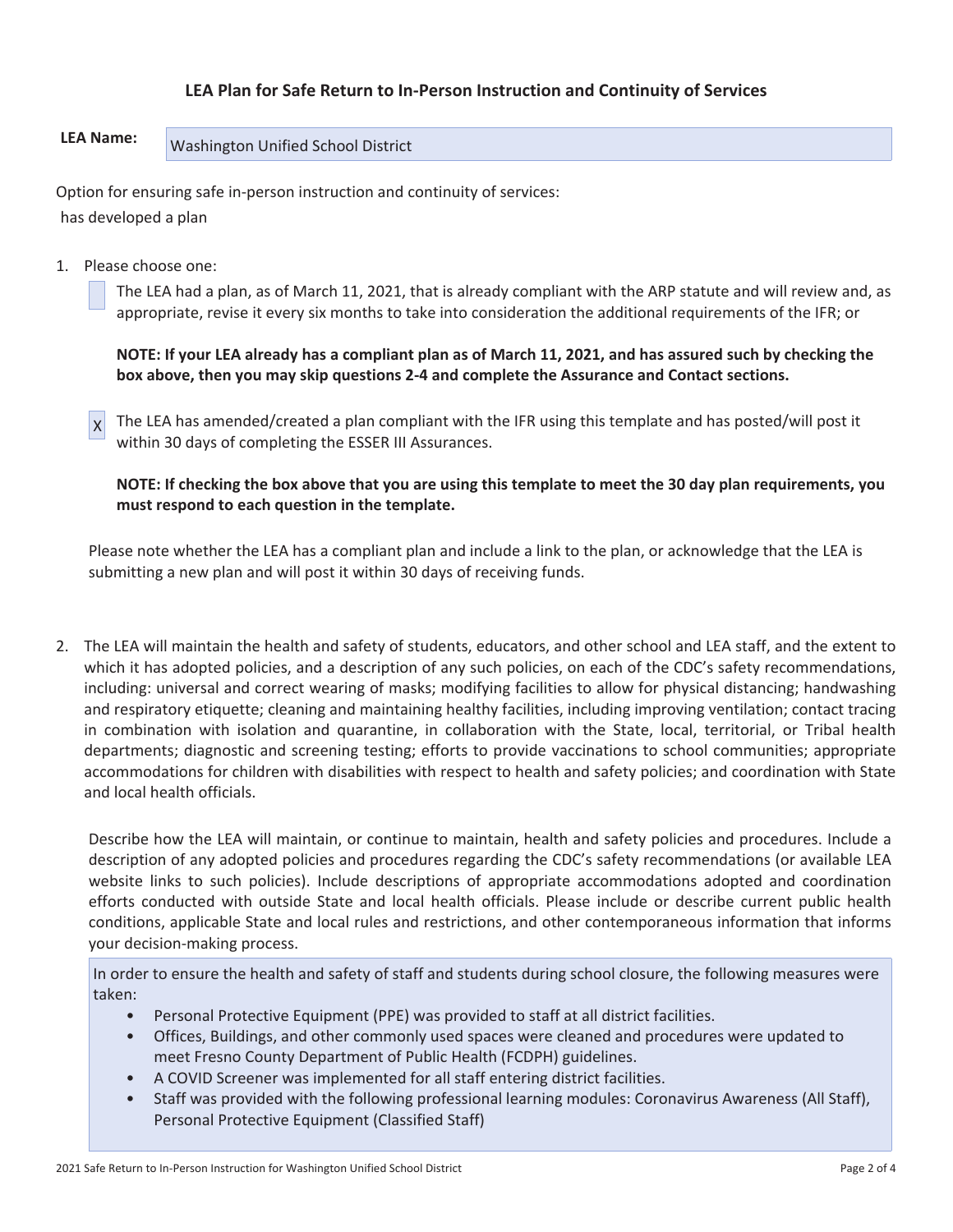3. The LEA will ensure continuity of services, including but not limited to services to address students' academic needs and students' and staff social, emotional, mental health and other needs, which may include student health and foodservices.

Describe how the LEA will ensure continuity of services in case isolation, quarantine, or future school closures are required, including how the LEA will meet the needs of students with disabilities and English learners.

### Academic Program

Washington Unified transitioned to a comprehensive distance learning program that included three learning options for students: 1) An online educational program option, 2) a paper/pencil educational program option, and 3) an educational television program option. Families were contacted by their teachers or other school staff and able to choose the learning option that worked best for them. WUSD teachers provided daily lessons in CORE content areas both digitally and in a paper packet format. Special populations, including English Learners and Students with Disabilities, were provided with additional materials and supports, including online individualized instruction, to be able to access learning. WUSD adopted a "no harm" grading policy during school closure. The completion of lessons and activities was strongly encouraged, but not required in order to maintain compliance with guidance from the California Department of Education (CDE). Middle School and High School students were given the option to improve their grades by completing lessons and activities assigned by their teachers. Social-Emotional Support Program

In addition to teacher contacts, WUSD counselors, our school social worker, and our contracted school psychologists and counseling service provider (All 4 Youth) continued to provide critical social-emotional supports during school closure utilizing phone calls and online meeting platforms such as Google Meet, Microsoft Teams, and Zoom.

#### Meal Distribution

WUSD nutrition staff prepared and distributed breakfasts and lunches daily throughout school closure, including providing meals for families during our regularly scheduled Spring Break. During school closure, 100,744 meals were distributed on a grab-and-go basis to all children under 18, regardless of whether or not they attended WUSD schools.

## Technology Distribution

In order to facilitate the online learning options outlined above, WUSD provided Chromebook access to all families. 639 families chose to check out a Chromebook to provide access to 1251 students (47%) of our student population. 365 hotspots were purchased to help families who did not have reliable internet access. These hotspots are being distributed to students in need to be used in our summer programs and beyond. Communication

WUSD created a "School Closure Information and Resources" section on each school's website which included a page dedicated to regular COVID-19 updates. The auto-dialer system was used regularly and all information pertaining to school closure was classified as "emergency" communications so that all parents and guardians would receive updates. Letters were also mailed from both the district office and the school sites pertaining to educational learning options, meal distribution, community resources, grading policies, etc. WUSD sought stakeholder input about school closure from parents, students (Grades 3-12), and staff using Google Surveys in order to gain important information about how to plan for the upcoming school year.

WUSD provided supports for Students with Disabilities including creating Emergency Distance Learning Plans that included modified lessons and individualized support from RSP and SDC teachers.

## Designated ELD

English learners were provided with designated learning materials, including grade level ELD Choice Boards, and access to supplemental digital learning programs, such as Ticket to Read and Reading Plus. Designated staff members at each site contacted each English Learner by phone to make sure families were aware of the additional supports and could access them. Staff also provided on-going support as requested by students, including online tutoring sessions or phone calls. WUSD designed a technology-based summer school option specifically for at-promise groups, including English Learners which would provide remote small group instruction in Math and ELA using Google Meets to prevent learning gaps and strengthen English proficiency.